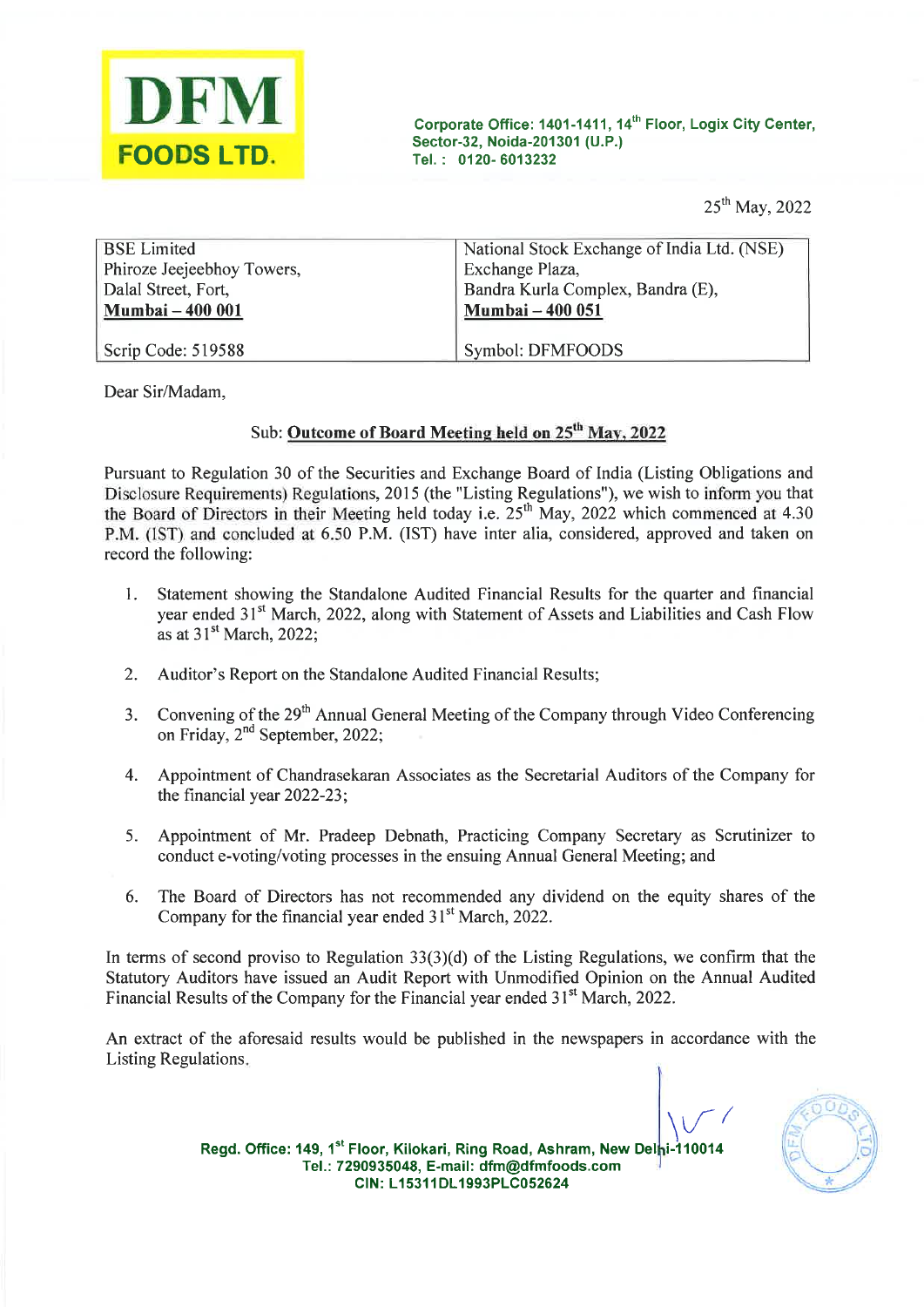

We enclose the following:

- 1. Audited Financial Results for the quarter and financial year ended  $31<sup>st</sup>$  March, 2022;
- 2. Auditor's Report for the financial year ended  $31<sup>st</sup>$  March, 2022;
- 3. Declaration of CFO confirming that Auditors has issued unmodified opinion with respect to the Audited Financial Results for the quarter/financial year ended  $31<sup>st</sup>$  March, 2022; and
- 4. The details required under Regulation 30 of the Listing Regulations read with SEBI Circular No. CIR/CFD/CMD/4/2015 dated September 9, 2015 of Chandrasekaran Associates, Secretarial Auditor and Mr. Pradeep Debnath, Scrutinizer.

The Notice of Annual General Meeting along with Annual Report will be submitted in due course.

Thanking you.

Yours faithfully, For DFM Foods Limited

 $(R. S. T<sub>o</sub>)$ Company Secretary

Encl: As above

 $\omega$ ,  $\mathbb{E}$  3

Regd. Office: 149, 1<sup>st</sup> Floor, Kilokari, Ring Road, Ashram, New Delhi-110014 Tel.: 7290935048, E-mail: dfm@dfmfoods.com CIN: L15311DL1993PLC052624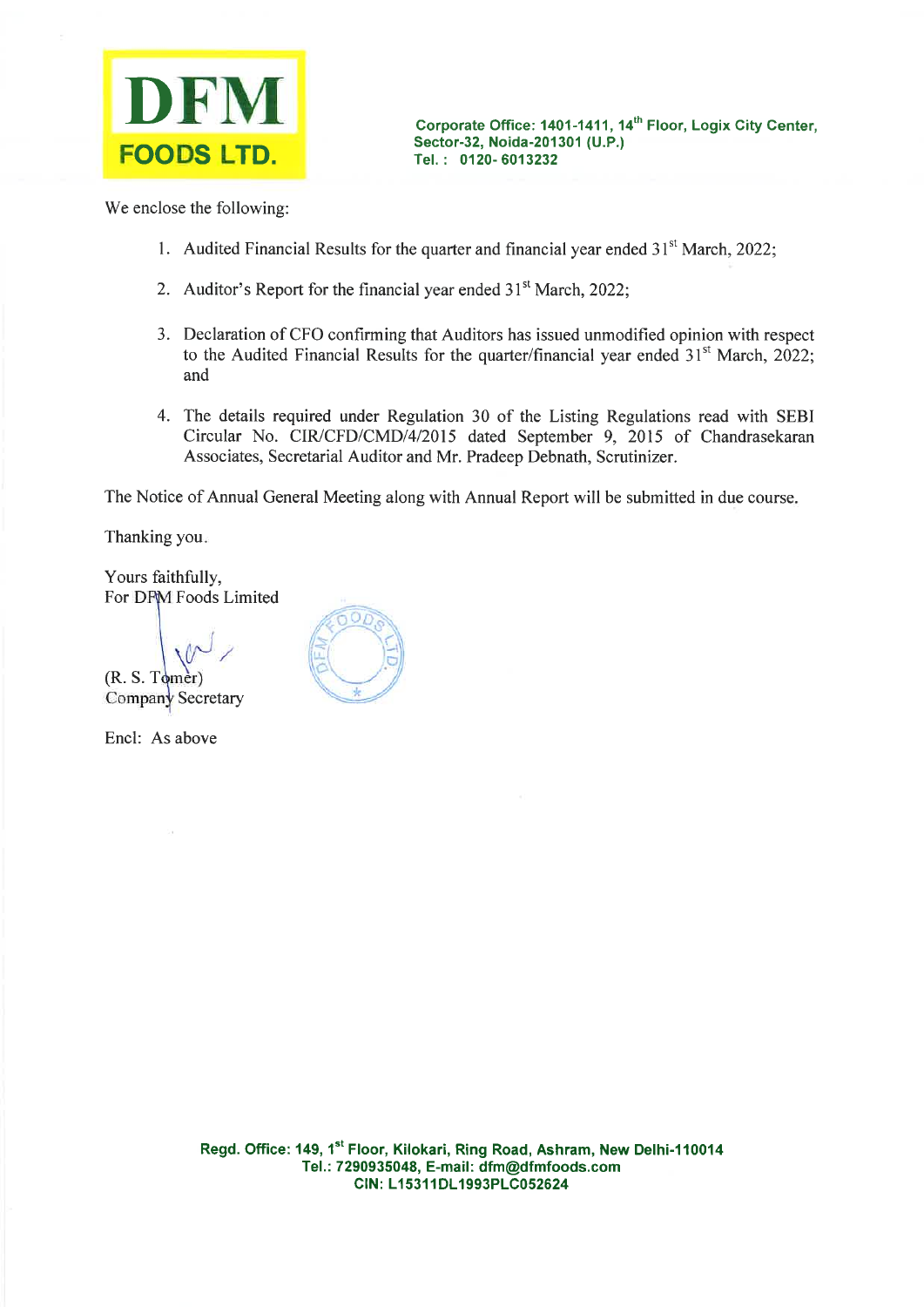

## STATEMENT OF FINANCIAL RESULTS FOR

### THE QUARTER AND YEAR ENDED 31ST MARCH, 2022

|                                                  |                                        |                                                                      |                                                                                                                               | <b>DFM</b>                                                                                                                                                                                                                                                                              |                                                                   |                                                            |  |
|--------------------------------------------------|----------------------------------------|----------------------------------------------------------------------|-------------------------------------------------------------------------------------------------------------------------------|-----------------------------------------------------------------------------------------------------------------------------------------------------------------------------------------------------------------------------------------------------------------------------------------|-------------------------------------------------------------------|------------------------------------------------------------|--|
|                                                  |                                        |                                                                      | CIN: L15311DL1993PLC052624                                                                                                    | <b>FOODS LTD.</b><br>Registered Office: 149, 1st Floor, Kilokari, Ring Road, Ashram, New Delhi-110014                                                                                                                                                                                   |                                                                   |                                                            |  |
|                                                  |                                        |                                                                      |                                                                                                                               | Corporate Office: 1401-1411, 14th Floor, Logic City Centre, Sector-32, Noida,-201301, Uttar Pradesh<br>Tel.: 0120-6013232 Fax: 011-23822409 Email: dfm@dfmfoods.com Website: www.dfmfoods.com<br>STATEMENT OF FINANCIAL RESULTS FOR                                                     |                                                                   |                                                            |  |
|                                                  | <b>Quarter Ended</b>                   |                                                                      |                                                                                                                               | THE QUARTER AND YEAR ENDED 31ST MARCH, 2022                                                                                                                                                                                                                                             | For the year Ended                                                | (Rs. in Lakhs)                                             |  |
| 31" March<br>2022<br>Unaudited<br>(Refer Note 4) | $31^{\circ}$ Dec<br>2021<br>Unaudited  | 31 <sup>31</sup> March<br>2021<br><b>Unaudited</b><br>(Refer Note 4) |                                                                                                                               | <b>Particulars</b>                                                                                                                                                                                                                                                                      | 31 <sup>"</sup> March<br>2022<br><b>Audited</b><br>(Refer Note 4) | 31 <sup>x</sup> March<br>2021<br>Audited<br>(Refer Note 4) |  |
| 14,155<br>136<br>14,291                          | 15,533<br>135<br>15,668                | 13,248<br>123<br>13,371                                              | Revenue from operations<br>Il Other income<br>III Total Income (I+II)                                                         |                                                                                                                                                                                                                                                                                         | 55,445<br>766<br>56,211                                           | 52,406<br>692<br>53,098                                    |  |
| 8,885<br>45                                      | 10,108<br>(224)                        | 7,977<br>(168)                                                       | IV Expenses<br>a) Cost of materials consumed<br>b) Changes in inventories of finished goods                                   |                                                                                                                                                                                                                                                                                         | 35,421<br>(531)                                                   | 31,281<br>(93)                                             |  |
| 1,592<br>208<br>339                              | 1,667<br>208<br>330                    | 1,371<br>259<br>376                                                  | c) Employee benefits expense<br>d) Finance Costs<br>e) Depreciation and amortisation expense                                  |                                                                                                                                                                                                                                                                                         | 6,020<br>889<br>1,439                                             | 5,429<br>1,080<br>1,318                                    |  |
| 2,352<br>2,841                                   | 1,652<br>2,595                         | 1,913<br>1,506                                                       | f) Other expenses<br>(i) Selling & Marketing expense<br>(ii) Others                                                           |                                                                                                                                                                                                                                                                                         | 6,448<br>9,796                                                    | 2,549<br>7,676                                             |  |
| 16,262<br>(1,971)                                | 16,336<br>(668)                        | 13,234<br>137                                                        | <b>Total expenses</b><br>V Profit/(Loss) before tax (III- IV)                                                                 |                                                                                                                                                                                                                                                                                         | 59,482<br>(3,271)                                                 | 49,240<br>3,858                                            |  |
| 6<br>(494)<br>(488)                              | $\bullet$<br>(161)<br>(161)<br>(507)   | 51<br>(4)<br>47<br>90                                                | VI Tax Expense:<br>a) Current tax<br>b) Deferred tax<br>Total tax expense<br>VII Net Profit/(Loss) for the year/period (V-VI) |                                                                                                                                                                                                                                                                                         | 6<br>(801)<br>(795)<br>(2, 476)                                   | 1,054<br>(66)<br>988                                       |  |
| (1, 483)<br>(3)<br>1                             | 14                                     | 94                                                                   | VIII Other Comprehensive Income                                                                                               | (i) Items that will not be reclassified to profit or loss                                                                                                                                                                                                                               | 38<br>(9)                                                         | 2,870<br>54                                                |  |
| (2)<br>(1,485)<br>1,005                          | (3)<br>$\mathbf{11}$<br>(496)<br>1,005 | (24)<br>70<br>160<br>1,005                                           | XI Other Equity                                                                                                               | (ii) Income tax relating to items that will not be reclassified to profit or loss<br>Total other comprehensive profit/(loss) for the year (net of tax)<br>$IX$ Total Comprehensive Income/(Loss) (after tax) (VII + VIII)<br>X Paid-up equity share capital (Face value - Rs. 2/- each) | 29<br>(2,447)<br>1,005<br>14,269                                  | (14)<br>40<br>2,910<br>1,005<br>16,802                     |  |
| (2.85)<br>(2.85)                                 | (1.00)<br>(1.00)                       | 0.18<br>0.18                                                         | XII Earnings Per Equity Share (of Rs. 2/- each)<br>a) Basic EPS<br>b) Diluted EPS                                             |                                                                                                                                                                                                                                                                                         | (4.93)<br>(4.93)                                                  | 5.72<br>5.72                                               |  |

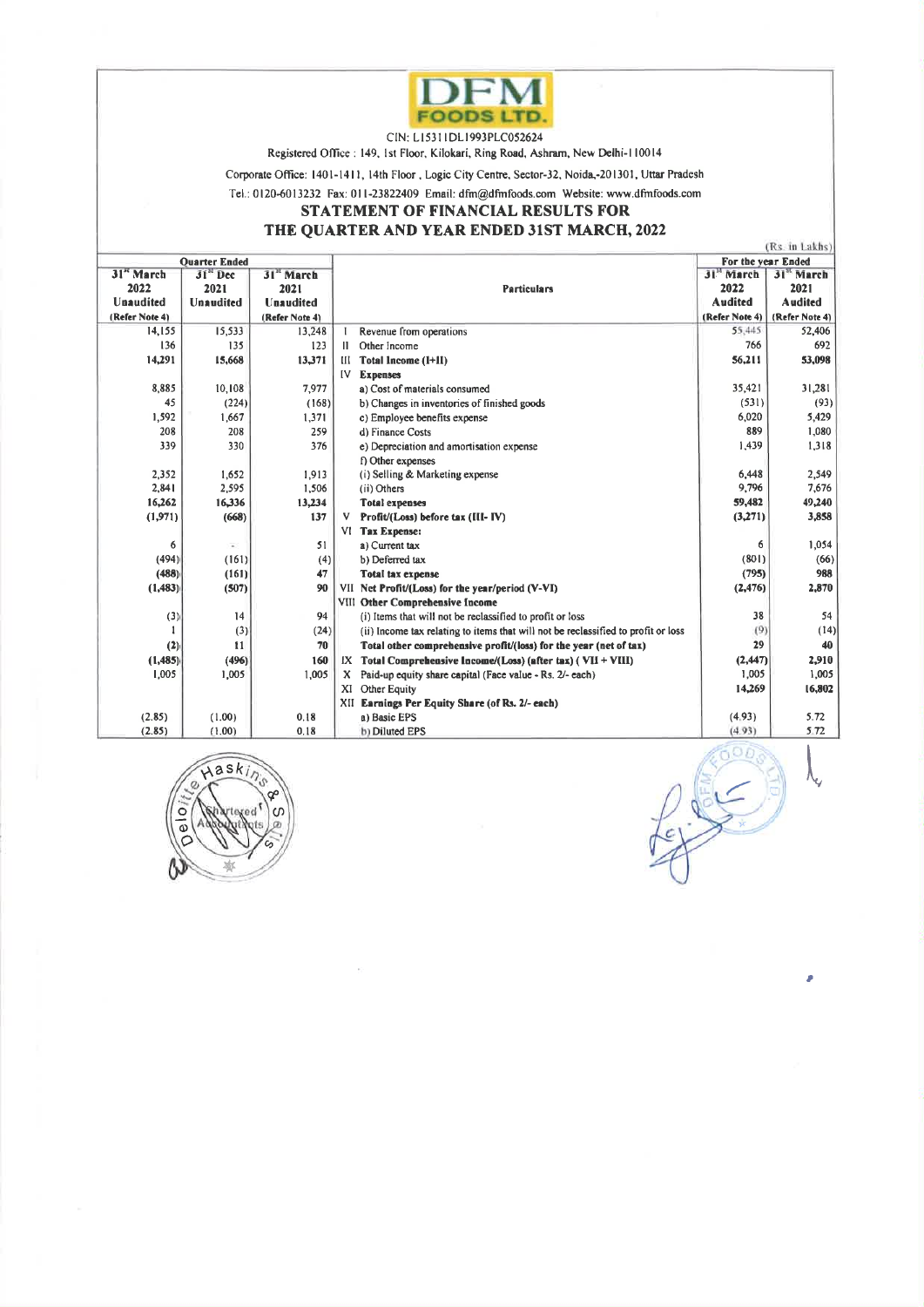|                                                                                                                                                                                                                                                                                                                                                                                                                                                     |                                 | (Rs.in Lakhs)                                                                                                                                                                    |
|-----------------------------------------------------------------------------------------------------------------------------------------------------------------------------------------------------------------------------------------------------------------------------------------------------------------------------------------------------------------------------------------------------------------------------------------------------|---------------------------------|----------------------------------------------------------------------------------------------------------------------------------------------------------------------------------|
|                                                                                                                                                                                                                                                                                                                                                                                                                                                     | As at<br>31st March<br>2022     | 31st March<br>2021                                                                                                                                                               |
|                                                                                                                                                                                                                                                                                                                                                                                                                                                     | (Audited)                       | (Audited)                                                                                                                                                                        |
|                                                                                                                                                                                                                                                                                                                                                                                                                                                     | 16,174<br>4,241<br>3,383        | 1,833                                                                                                                                                                            |
|                                                                                                                                                                                                                                                                                                                                                                                                                                                     | 49<br>667<br>275                | 614                                                                                                                                                                              |
|                                                                                                                                                                                                                                                                                                                                                                                                                                                     | 347<br>25,136                   |                                                                                                                                                                                  |
| (a) Inventories<br>(b) Financial assets<br>(i) Investments                                                                                                                                                                                                                                                                                                                                                                                          | 3,252<br>2,151                  |                                                                                                                                                                                  |
| (ii) Trade receivables<br>(iii) Cash and cash equivalents<br>(iv) Bank balances other than (iii) above                                                                                                                                                                                                                                                                                                                                              | 649<br>376<br>6,371             |                                                                                                                                                                                  |
| (v) Other financial assets<br>(c) Other current assets                                                                                                                                                                                                                                                                                                                                                                                              | 121<br>1,017<br>13,937          |                                                                                                                                                                                  |
| <b>Total Assets</b>                                                                                                                                                                                                                                                                                                                                                                                                                                 | 39,073                          |                                                                                                                                                                                  |
| (a) Equity share capital<br>(b) Other equity                                                                                                                                                                                                                                                                                                                                                                                                        | 1,005<br>14,269<br>15,274       | 391                                                                                                                                                                              |
| (a) Property, plant and equipment<br>(b) Right-of- use assets<br>(c) Capital work in progress<br>(d) Other Intangible assets<br>(e) Financial assets-others<br>(f) Income taxes (net)<br>(g) Other non-current assets<br><b>Total Equity</b><br>(a) Financial liabilities                                                                                                                                                                           |                                 |                                                                                                                                                                                  |
| (i) Borrowings<br>(ii) Lease liabilities                                                                                                                                                                                                                                                                                                                                                                                                            | 5,989<br>2,204<br>128           |                                                                                                                                                                                  |
| Details of Statement of Assets and Liabilities is as follows:<br><b>Particulars</b><br>A. ASSETS<br>1. Non-current assets<br><b>Total non-current assets</b><br>2. Current Assets<br><b>Total current assets</b><br><b>B. EQUITY AND LIABILITIES</b><br>Equity<br><b>Liabilities</b><br>1. Non-current liabilities<br>(iii) Other financial liabilites<br>(b) Provisions<br>(c) Deferred tax liabilities (net)<br>(d) Other non-current liabilities | 286<br>649<br>157               | 16,152<br>6,256<br>16                                                                                                                                                            |
|                                                                                                                                                                                                                                                                                                                                                                                                                                                     | 9,413                           | $218$<br>25,480<br>2,645<br>2,022<br>404<br>343<br>8,538<br>121<br>879<br>14,952<br>40,432<br>1,005<br>16,802<br>17,807<br>7,129<br>4,471<br>87<br>251<br>1,441<br>244<br>13,623 |
| <b>Total non-current liabilities</b><br>2. Current liabilities<br>(a) Financial liabilities<br>(i) Borrowings<br>(ii) Trade payables                                                                                                                                                                                                                                                                                                                | 3,152<br>1,262                  | 828<br>557                                                                                                                                                                       |
| (A) total outstanding dues of micro enterprises and small enterprises<br>(B) total outstanding dues of creditors other than micro enterprises and small enterprises<br>(iii) Lease liabilities                                                                                                                                                                                                                                                      | 6,582<br>370                    | 5,003<br>$215$                                                                                                                                                                   |
| (iv) Other financial liabilities<br>(b) Provisions<br>(C) Other current liabilities<br><b>Total current liabilities</b>                                                                                                                                                                                                                                                                                                                             | 1,389<br>185<br>1,446<br>14,386 | 1,240<br>307<br>852<br>9,002                                                                                                                                                     |



 $f_2 = 3$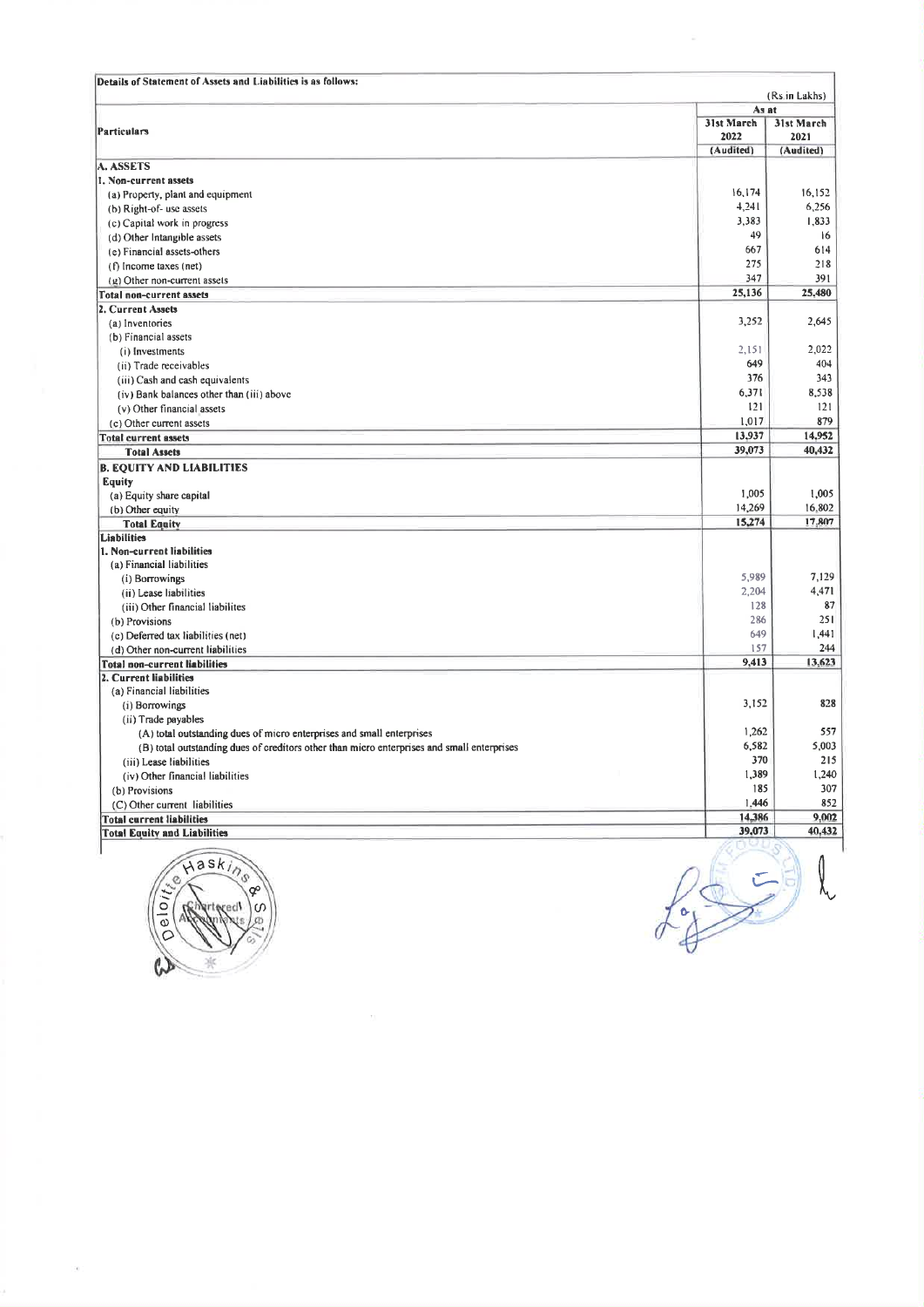| Statement of cash flows for the year ended 31st March 2022 and 31st March 2021 are as follows :-                                                                                                                                                                                                            | (Rs. In Lakhs)                                                              |
|-------------------------------------------------------------------------------------------------------------------------------------------------------------------------------------------------------------------------------------------------------------------------------------------------------------|-----------------------------------------------------------------------------|
|                                                                                                                                                                                                                                                                                                             | <b>Year ended</b><br>31" March<br>31" March<br>2022<br>2021                 |
| <b>Particulars</b><br>A. Net Cash flow from Operating Activities<br>Profit/(loss) before tax                                                                                                                                                                                                                | (Audited)<br>3,858<br>(3,271)                                               |
| Adjustment For:<br>Depreciation and amortisation expense                                                                                                                                                                                                                                                    | 1,439<br>1,318<br>889<br>1,080                                              |
| Finance cost<br>Expense on employee stock option (ESOP) scheme<br>Net loss on disposal of property, plant and equipment                                                                                                                                                                                     | 270<br>417<br>(4)<br>$\mathcal{M}$<br>(58)<br>(108)                         |
| Net gain arising on investment designated at fair value through profit or loss (FVTPL)<br>Interest income from financial assets carried at amortized cost on bank deposits<br>Net loss on foreign exchange fluctuation                                                                                      | (411)<br>(454)<br>÷.                                                        |
| Net effect of de-recognition of Right-of-use assets and lease liabilities<br>Operating profit/(loss) before working capital changes                                                                                                                                                                         | $\mathbf{I}$                                                                |
|                                                                                                                                                                                                                                                                                                             | (316)<br>on :<br>(1,314)<br>5,964                                           |
| Adjustment for changes in working capital<br>Increase / (Decrease) in current/ non current provisions                                                                                                                                                                                                       | 2,284<br>85<br>(87)<br>(141)                                                |
|                                                                                                                                                                                                                                                                                                             | 86<br>42<br>588<br>236<br>(249)<br>(607)                                    |
| Increase / (Decrease) in trade payables<br>Increase / (Decrease) in other financial liabilities<br>Increase/ (Decrease) in other current / non-current liabilities<br>(Increase) / Decrease in inventories<br>(Increase) / Decrease in trade receivables<br>(Increase) / Decrease in other financial assets | (393)<br>(245)<br>(79)<br>6<br>(702)<br>(143)                               |
| (Increase) / Decrease in other current / non-current assets<br>Cash generated from operations<br>Income tax paid                                                                                                                                                                                            | 439<br>4,892<br>(63)<br>(1,002)<br>3,890<br>376                             |
| Net cash generated from operating activities (A)<br><b>B. Cash flow from investing activities</b>                                                                                                                                                                                                           | F.<br>(2,372)<br>(955)                                                      |
| Capital expenditure on property, plant and equipment<br>Capital expenditure on Right-of-use assets<br>Capital expenditure on intangible assets                                                                                                                                                              | (27)<br>×<br>(48)<br>(13)<br>25<br>5,868                                    |
| Proceeds from sale of investment<br>Proceeds from sale of property, plant and equipment<br>Bank deposits not considered as cash and cash equivalents - (placed) / matured                                                                                                                                   | $\jmath$<br>$\overline{2}$<br>2,163<br>(5,764)<br>$\overline{\bf{4}}$<br>8  |
| Bank balances not considered as cash and cash equivalents- Unpaid Dividend<br>Purchase of current investments<br>Investments in Equity share capital                                                                                                                                                        | (2,000)<br>$\overline{a}$<br>(96)<br>$\overline{\phantom{a}}$<br>435<br>414 |
| Interest received<br>Net cash (used in) investing activities                                                                                                                                                                                                                                                | 91<br>(2,440)                                                               |
| C. Cash flow from Financing Activities<br>Money received against exercise of options<br>Dividends paid                                                                                                                                                                                                      | 82<br>$\omega$<br>(8)<br>(506)                                              |
| Finance cost paid<br>Net increase / (decrease) in short term borrowings<br>Proceeds from long term borrowings                                                                                                                                                                                               | (830)<br>(652)<br>(468)<br>1,921<br>3,352<br>×                              |
| Repayment of lease liabilities<br>Repayment of long term borrowings<br>Net cash (used in) financing activities (C)                                                                                                                                                                                          | (264)<br>(373)<br>(4,100)<br>(824)<br>(2, 236)<br>(434)                     |
| Net increase/(decrease) in cash and cash equivalents [A+B+C]<br>Cash and cash equivalent at the beginning of the year<br>Cash and cash equivalent at end of the year                                                                                                                                        | 33<br>(786)<br>343<br>1,129<br>376<br>343                                   |



ł.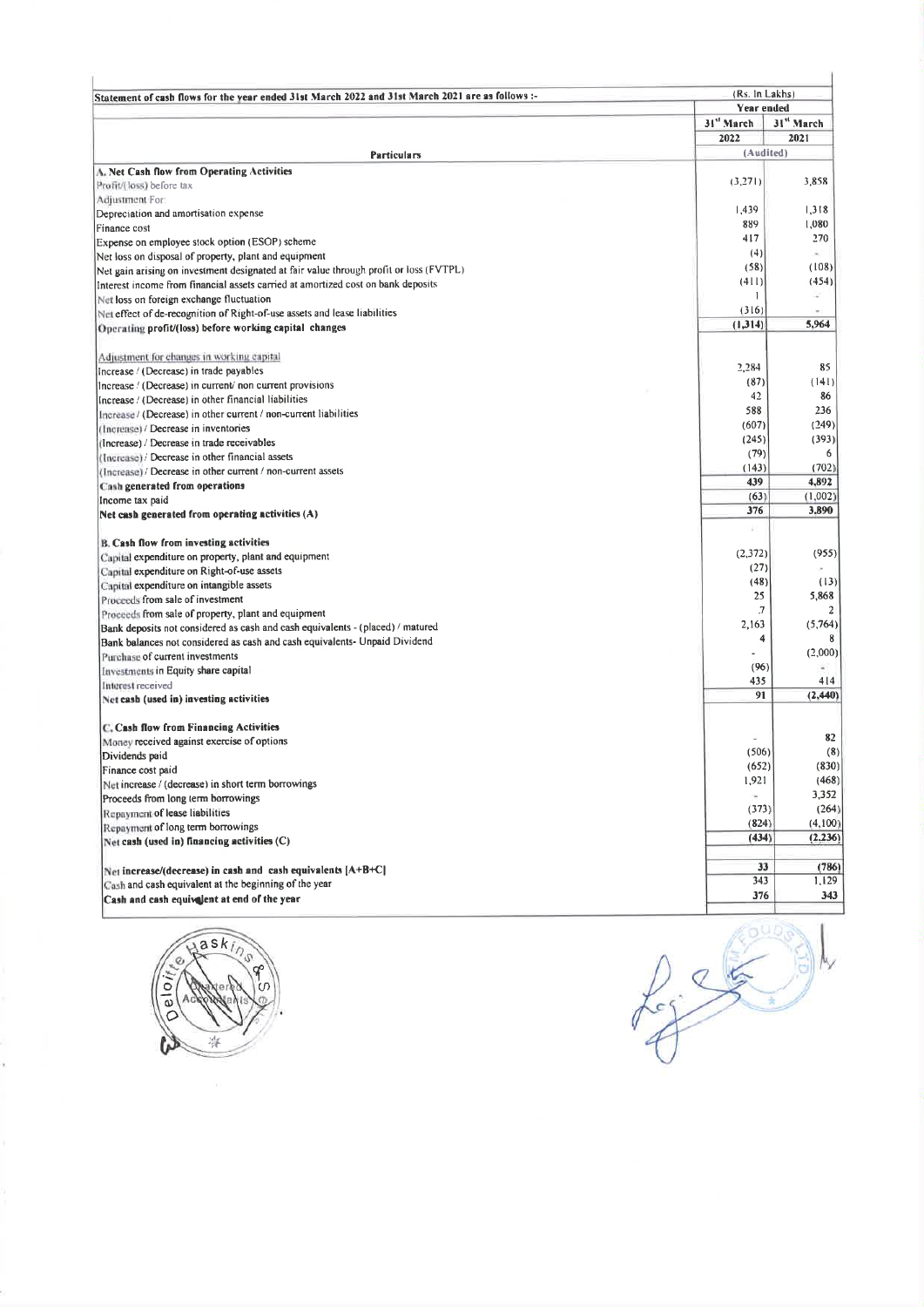| Notes:                               |                                                                                                                                                                                                                                                                                                                                                                                                                                                                                                                                                                                                                                                                                                                                                                                                                                                                                                                                            |
|--------------------------------------|--------------------------------------------------------------------------------------------------------------------------------------------------------------------------------------------------------------------------------------------------------------------------------------------------------------------------------------------------------------------------------------------------------------------------------------------------------------------------------------------------------------------------------------------------------------------------------------------------------------------------------------------------------------------------------------------------------------------------------------------------------------------------------------------------------------------------------------------------------------------------------------------------------------------------------------------|
| T.<br>$\overline{2}$                 | The above financial results have been prepared in accordance with the recognition and measurement principles as laid down in the Indian Accounting<br>Standards (referred to as "Ind AS") prescribed under section 133 of the Companies Act, 2013 read with Companies (Indian Accounting Standards)<br>Rules (as amended).<br>The above financial results have been reviewed by the Audit Committee and thereafter approved and taken on record by the Board of Directors at their                                                                                                                                                                                                                                                                                                                                                                                                                                                         |
| $\mathbf{3}$                         | meeting held on 25th May 2022. The audit of financial results for the year ended March 31, 2022 and limited review of financial results for the quarter<br>ended March 31, 2022 has been completed by the Statutory Auditors of the Company and they have issued an unmodified report on the aforesaid<br>results<br>The Company's operations and financial results for the quarter and year ended March 31, 2022, have been temporarily impacted by the outbreak of<br>Covid-19 pandemic. The Company has considered the possible effects that may result from the Covid-19 pandemic on the financial results and in this<br>regard, the Company has made detailed assessments of its liquidity position for next one year and of the recoverability and carrying value of its assets<br>comprising inventories and other assets as at the reporting date and on the basis of evaluation, based on the current estimates, the Company has |
| $\overline{4}$                       | concluded that there is no material adjustments required in the financial results Given the uncertainties associated with nature, condition and duration<br>of COVID-19, the impact assessment on the Company's financial results will be continuously made and provided for as required.<br>The figures for the current quarter ended 31st March, 2022 and quarter ended 31st March, 2021 are the balancing figures between audited figures for<br>the year ended 31st March, 2022 and 31st March, 2021, respectively and published figures for the nine month ended 31st December, 2021 and 31st<br>December, 2020, respectively, which were subject to limited review.                                                                                                                                                                                                                                                                  |
| 5<br>6<br>$7\,$                      | The Company has net deferred tax liability amounting to Rs. 649 lakhs as at March 31, 2022 which includes recognition of deferred tax asset on<br>unabsorbed loss and depreciation amounting to Rs 857 lakhs during the year ended March 31, 2022 consistent with applicable accounting standards.<br>Based on the guiding principles given in Ind AS 108 on " Operating segments" the Company's business activity falls within a single operating segment,<br>namely Snack Foods. Accordingly, the disclosure requirements of Ind AS 108 are not applicable.<br>The figures of previous year have been regrouped/reclassified wherever required to conform to the current year's presentation.                                                                                                                                                                                                                                            |
|                                      |                                                                                                                                                                                                                                                                                                                                                                                                                                                                                                                                                                                                                                                                                                                                                                                                                                                                                                                                            |
|                                      | FOR AND ON BEHALF OF THE BOARD                                                                                                                                                                                                                                                                                                                                                                                                                                                                                                                                                                                                                                                                                                                                                                                                                                                                                                             |
| Place: Noida<br>Dated: 25th May 2022 | <b>LAGAN SHASTRI</b><br><b>MANAGING DIRECTOR &amp; CEO</b>                                                                                                                                                                                                                                                                                                                                                                                                                                                                                                                                                                                                                                                                                                                                                                                                                                                                                 |

 $\mathcal{H}^{\mathcal{A}}$  .

 $\tilde{\lambda}$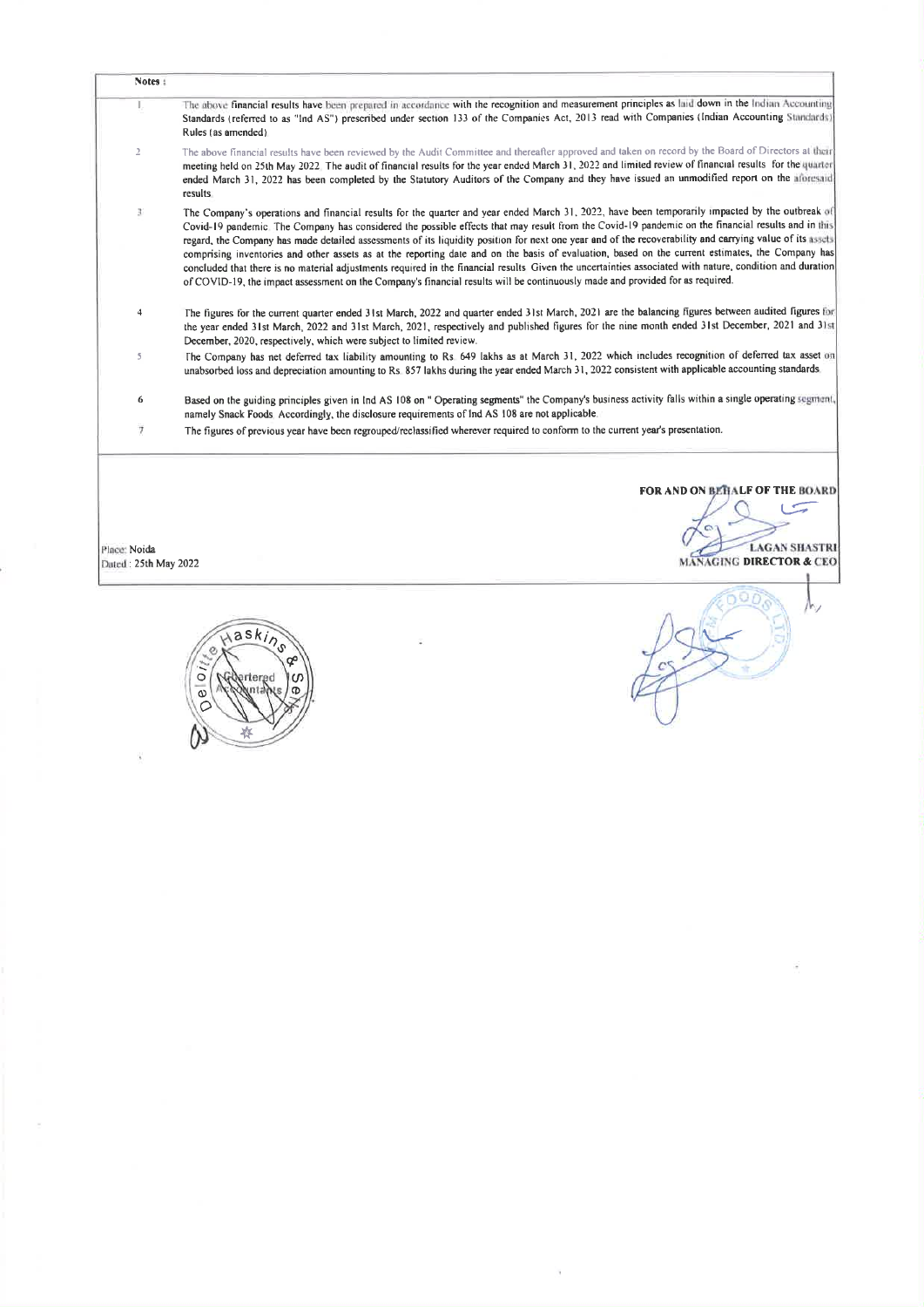

Chartered Accountants<br>7<sup>th</sup> Floor, Building 10, Tower B Haryana, India

Tel: +91 124679 2000 Fax. +91 124679 2012

#### INDEPENDENT AUDITOR'S REPORT ON AUDIT OF ANNUAL FINANCIAL RESULTS AND REVIEW OF QUARTERLY FINANCIAL RESULTS

#### TO THE BOARD OF DIRECTORS OF DFM Foods Limited

#### Opinion and Conclusion

We have (a) audited the Financial Results for the year ended March 31, 2022 and (b) reviewed the Financial Results for the quarter ended March 31, 2022 (refer 'Other Matters' section below), which were subject to limited review by us, both included in the accompanying "Statement of Financial Results for the Quarter and Year Ended March 31, 2022" of DFM Foods Limited ("the Company"), ("the Statement"), being submitted by the Company pursuant to the requirements of (Regulation 33) of the SEBI (Listing Obligations and Disclosure Requirements) Regulations, 2015, as amended ("the Listing Regulations").

#### (a) Opinion on Annual Financial Results

In our opinion and to the best of our information and according to the explanations given to us, the Financial Results for the year ended March 31, 2022:

- i. is presented in accordance with the requirements of (Regulation 33) of the SEBI (Listing Obligations and Disclosure Requirements) Regulations, 2015, as amended; and
- ii. gives a true and fair view in conformity with the recognition and measurement principles laid down in the Indian Accounting Standards and other accounting principles generally accepted in India of the net loss and total comprehensive loss and other financial information of the Company for the year then ended.

#### (b) Conclusion on Unaudited Financial Results for the quarter ended March 31, 2022

With respect to the Financial Results for the quarter ended March 31, 2022, based on our review conducted as stated in paragraph (b) of Auditor's Responsibilities section below, nothing has come to our attention that causes us to believe that the Financial Results for the quarter ended March 31, 2022, prepared in accordance with the recognition and measurement principles laid down in the Indian Accounting Standards and other accounting principles generally accepted in India, has not disclosed the information required to be disclosed in terms of (Regulation 33) of the SEBI (Listing Obligations and Disclosure Requirements) Regulations, 2015, as amended, including the manner in which it is to be disclosed, or that it contains any material misstatement.

#### Basis for Opinion on the Audited Financial Results for the year ended March 31, 2022

We conducted our audit in accordance with the Standards on Auditing ("SAs") specified under Section 143(10) of the Companies Act, 2013 ("the Act"). Our responsibilities under those Standards are further described in paragraph (a) of Auditor's Responsibilities section below. We are independent of the Company in accordance with the Code of Ethics issued by the Institute of Chartered Accountants of India ("the ICAI") together with the ethical requirements that are relevant to our audit of the Financial Results for the year ended March 31, 2022 under the provisions of the Act and the Rules thereunder, and we have fulfilled our other ethical responsibilities in accordance with these requirements and the ICAI's Code of Ethics. We believe that the audit evidence obtained by us is sufficient and appropriate to<br>provide a basis for our audit opinion. provide a basis for our audit opinion.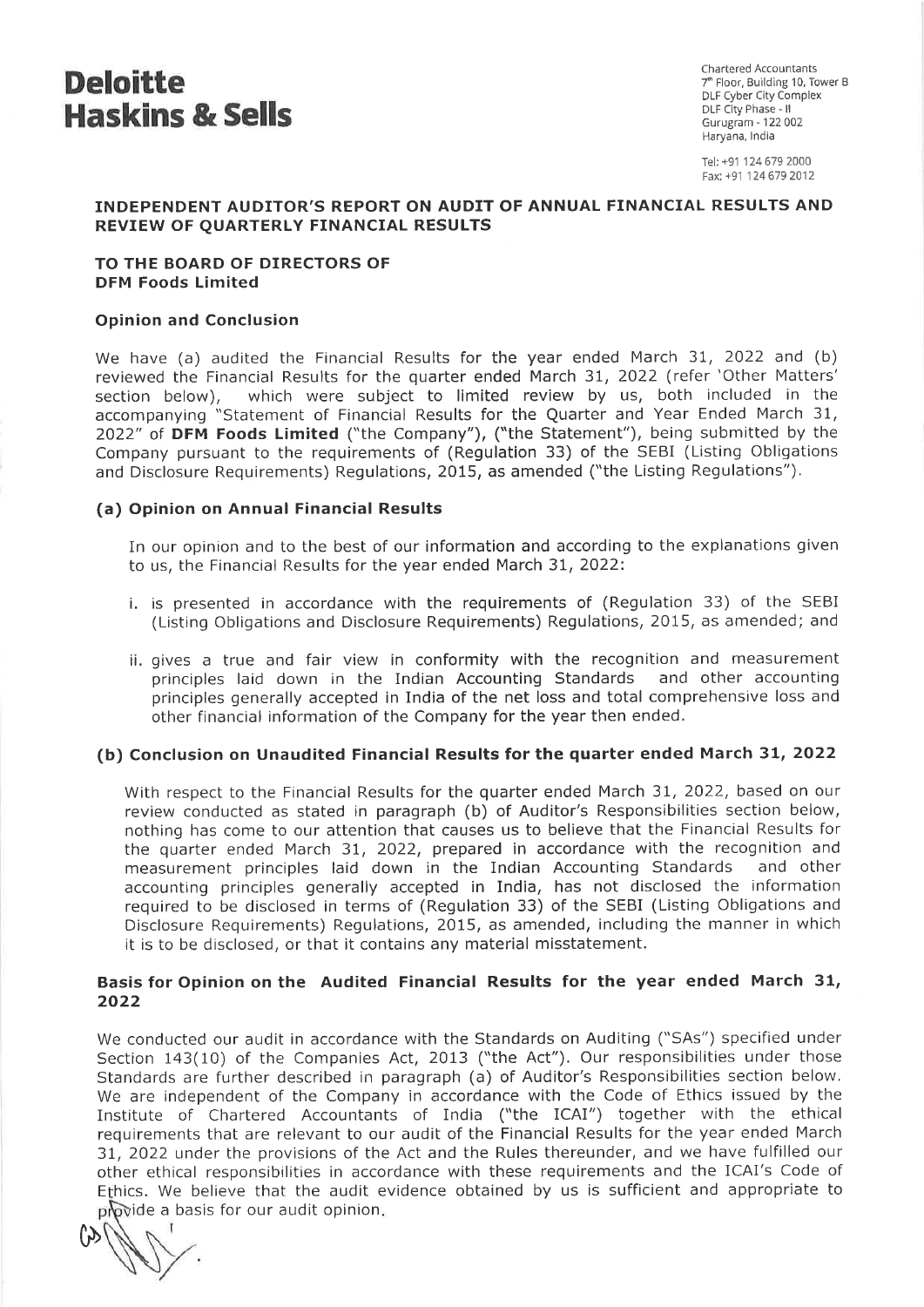# Deloitte Haskins & Sells

#### Management's Responsibilities for the Statement

This Statement which includes the Financial Results is the responsibility of the Company's Board of Directors and has been approved by them for the issuance. The Financial Results for the year ended March 31, 2022 has been compiled from the related audited financial statements. This responsibility includes the preparation and presentation of the Financial Results for the quarter and year ended March 31, 2022 that give a true and fair view of the net loss and other comprehensive loss and other financial information in accordance with the recognition and measurement principles laid down in the Indian Accounting Standards prescribed under Section 133 of the Act read with relevant rules issued thereunder and other accounting principles generally accepted in India and in compliance with (Regulation 33) of the Listing Regulations. This responsibility also includes maintenance of adequate accounting records in accordance with the provisions of the Act for safeguarding the assets of the Company and for preventing and detecting frauds and other irregularities; selection and application of appropriate accounting policies; making judgments and estimates that are reasonable and prudent; and the design, implementation and maintenance of adequate internal financial controls that were operating effectively for ensuring the accuracy and completeness of the accounting records, relevant to the preparation and presentation of the Financial Results that give a true and fair view and is free from material misstatement, whether due to fraud or error.

In preparing the Financial Results, the Board of Directors are responsible for assessing the Company's ability, to continue as a going concern, disclosing, as applicable, matters related to going concern and using the going concern basis of accounting unless the Board of Directors either intends to liquidate the Company or to cease operations, or has no realistic alternative but to do so.

The Board of Directors are also responsible for overseeing the financial reporting process of the Company.

#### Auditor's Responsibilities

#### (a) Audit of the Financial Results for the year ended March 31, 2022

Our objectives are to obtain reasonable assurance about whether the Financial Results for the year ended March 31, 2022 as a whole is free from material misstatement, whether due to fraud or error, and to issue an auditor's report that includes our opinion. Reasonable assurance is a high level of assurance, but is not a guarantee that an audit conducted in accordance with SAs will always detect <sup>a</sup> material misstatement when it exists. Misstatements can arise from fraud or error and are considered material if, individually or in the aggregate, they could reasonably be expected to influence the economic decisions of users taken on the basis of this Financial Results.

As part of an audit in accordance with SAs, we exercise professional judgment and maintain professional skepticism throughout the audit. We also:

- Identify and assess the risks of material misstatement of the Annual Financial Results, whether due to fraud or error, design and perform audit procedures responsive to those risks, and obtain audit evidence that is sufficient and appropriate to provide a basis for our opinion. The risk of not detecting a material misstatement resulting from fraud is higher than for one resulting from error, as fraud may involve collusion, forgery, intentional omissions, misrepresentations, or the override of internal control.
- <sup>e</sup> Obtain an understanding of interna! control relevant to the audit in order to design audit procedures that are appropriate in the circumstances, but not for the purpose of expressing an opinion on the effectiveness of the Company's internal control.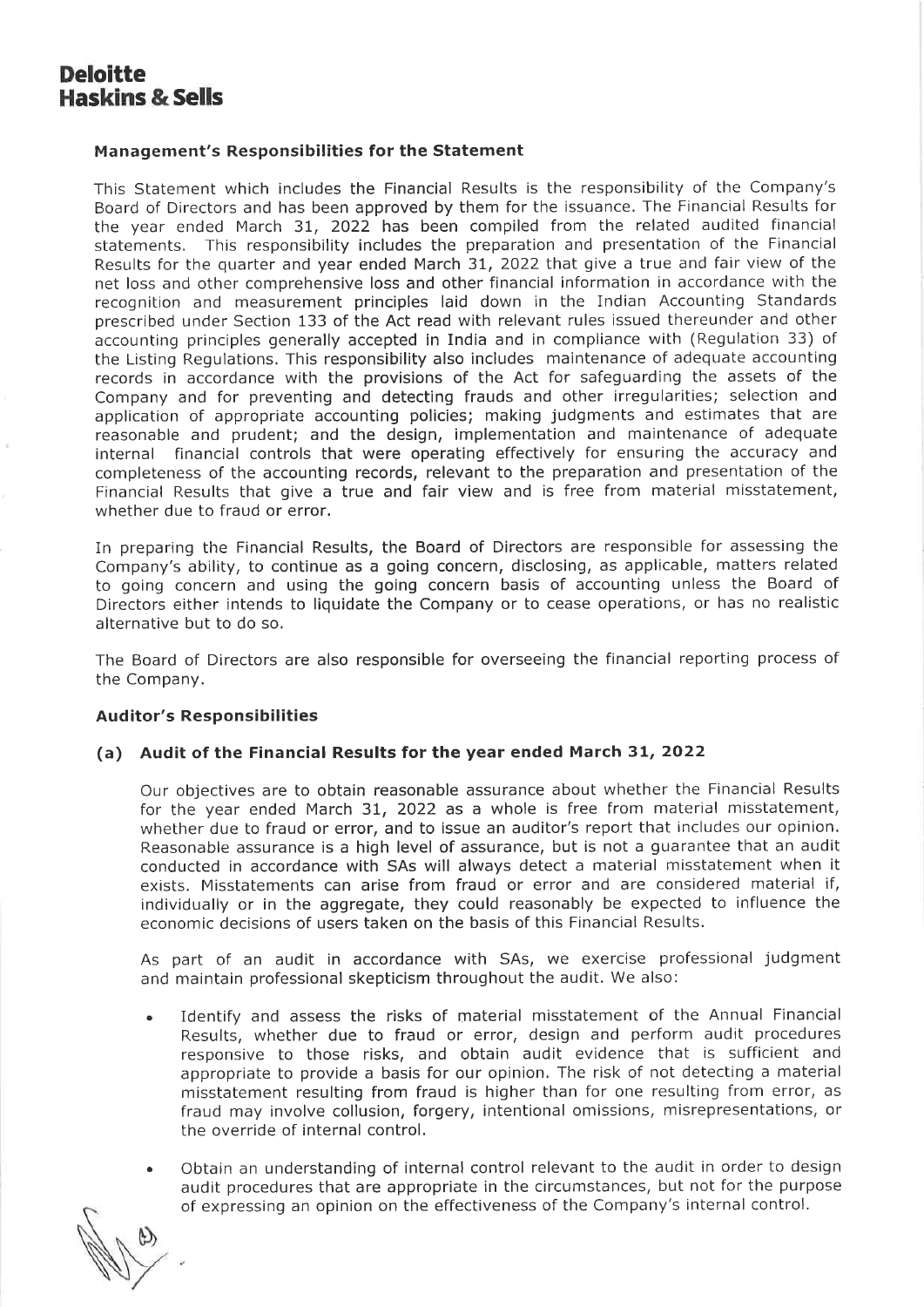- Evaluate the appropriateness of accounting policies used and the reasonableness of accounting estimates made by the Board of Directors.
- <sup>e</sup> Evaluate the appropriateness and reasonablenessof disclosures made by the Board of Directors in terms of the requirements specified under Regulation 33 of the Listing Regulations.
- Conclude on the appropriateness of the Board of Directors' use of the going concern basis of accounting and, based on the audit evidence obtained, whether a material uncertainty exists related to events or conditions that may cast significant doubt on the ability of the Company to continue as <sup>a</sup> going concern. If we conclude that a material uncertainty exists, we are required to draw attention in our auditor's report to the related disclosures in the Statement or, if such disclosures are inadequate, to modify our opinion. Our conclusions are based on the audit evidence obtained up to the date of our auditor's report. However, future events or conditions may cause the Company to cease to continue as <sup>a</sup> going concern.
- Evaluate the overall presentation, structure and content of the Annual Financial Results, including the disclosures, and whether the Annual Financial Results represent the underlying transactions and events in a manner that achieves fair presentation.
- <sup>e</sup> Obtain sufficient appropriate audit evidence regarding the Annual Financial Results of the Company to express an opinion on the Annual Financial Results.

Materiality is the magnitude of misstatements in the Annual Financial Results that, individually or in aggregate, makes it probable that the economic decisions of a reasonably knowledgeable user of the Annual Financial Results may be influenced. We consider quantitative materiality and qualitative factors in (i) planning the scope of our audit work and in evaluating the results of our work; and (ii) to evaluate the effect of any identified misstatements in the Annual Financial Results.

We communicate with those charged with governance regarding, among other matters, the planned scope and timing of the audit and significant audit findings including any significant deficiencies in internal control that we identify during our audit.

We also provide those charged with governance with <sup>a</sup> statement that we have complied with relevant ethical requirements regarding independence, and to communicate with them all relationships and other matters that may reasonably be thought to bear on our independence, and where applicable, related safeguards.

## (b) Review of the Financial Results for the quarter ended March 31, 2022

We conducted our review of the Financial Results for the quarter ended March 31, 2022 in accordance with the Standard on Review Engagements ("SRE") 2410 'Review of Interim Financial Information Performed by the Independent Auditor of the Entity', issued by the ICAI. A review of interim financial information consists of making inquiries, primarily of the Company's personnel responsible for financial and accounting matters, and applying analytical and other review procedures. A review is substantially less in scope than an audit conducted in accordance with SAs specified under section 143(10) of the Act and consequently does not enable us to obtain assurance that we would become aware of all significant matters that might be identified in an audit. Accordingly, we do not express an audit opinion.

r Y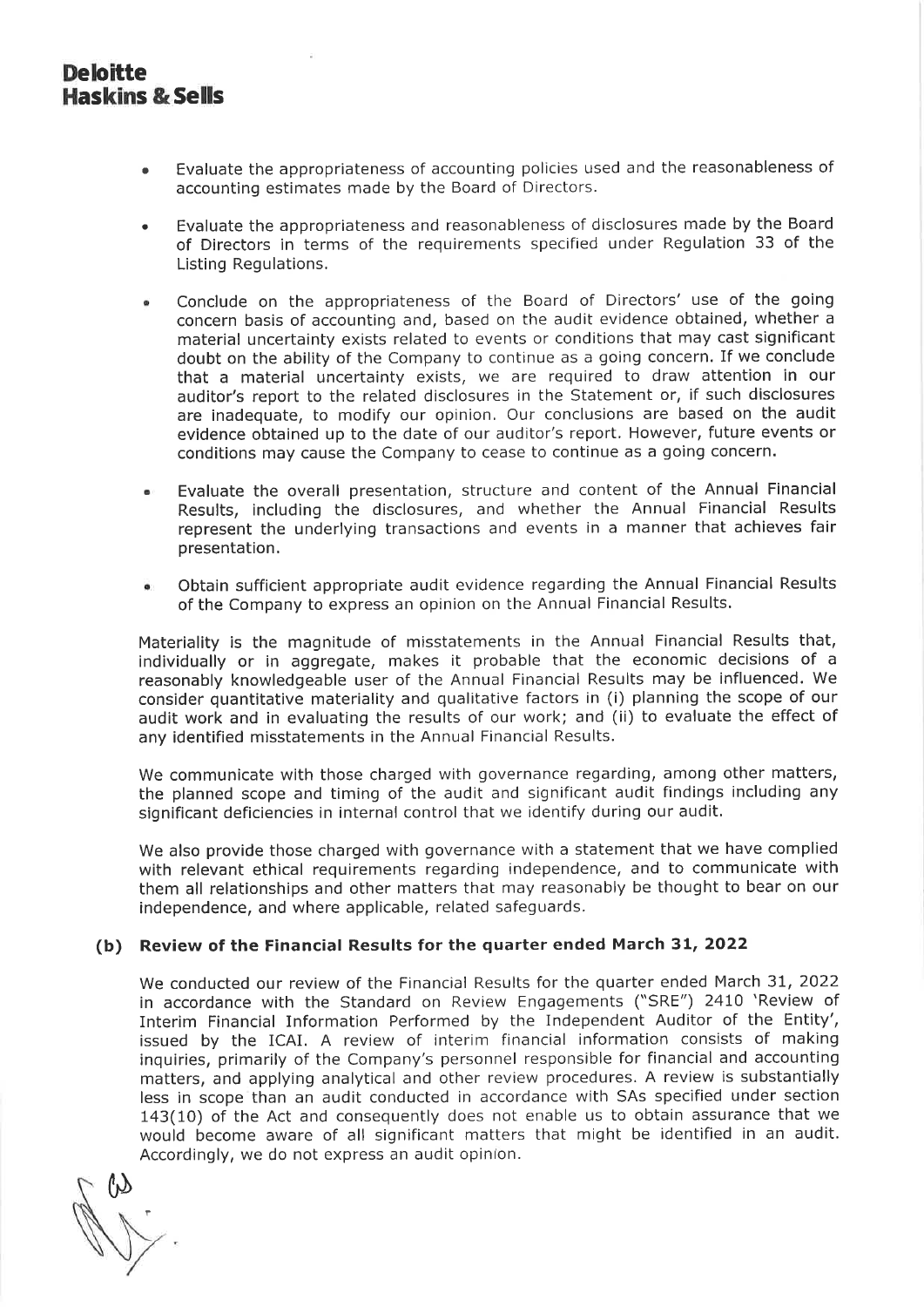# Deloitte Haskins & Sells

#### Other Matters

The Statement includes the results for the Quarter ended March 31, 2022 being the balancing figure between audited figures in respect of the full financial year and the published year to date figures up to the third quarter of the current financial year which were subject to limited review by us.

Our report on the Statement is not modified in respect of this matter.

#### For DELOITTE HASKINS & SELLS

Chartered Accountants (Firm's Registration No.015125N)

Rajesh Kumar Agarwal Partner Place: Gurugram (Membership No.105546) Date: May 25, 2022 (UDIN: 22105546AJOSTT2221)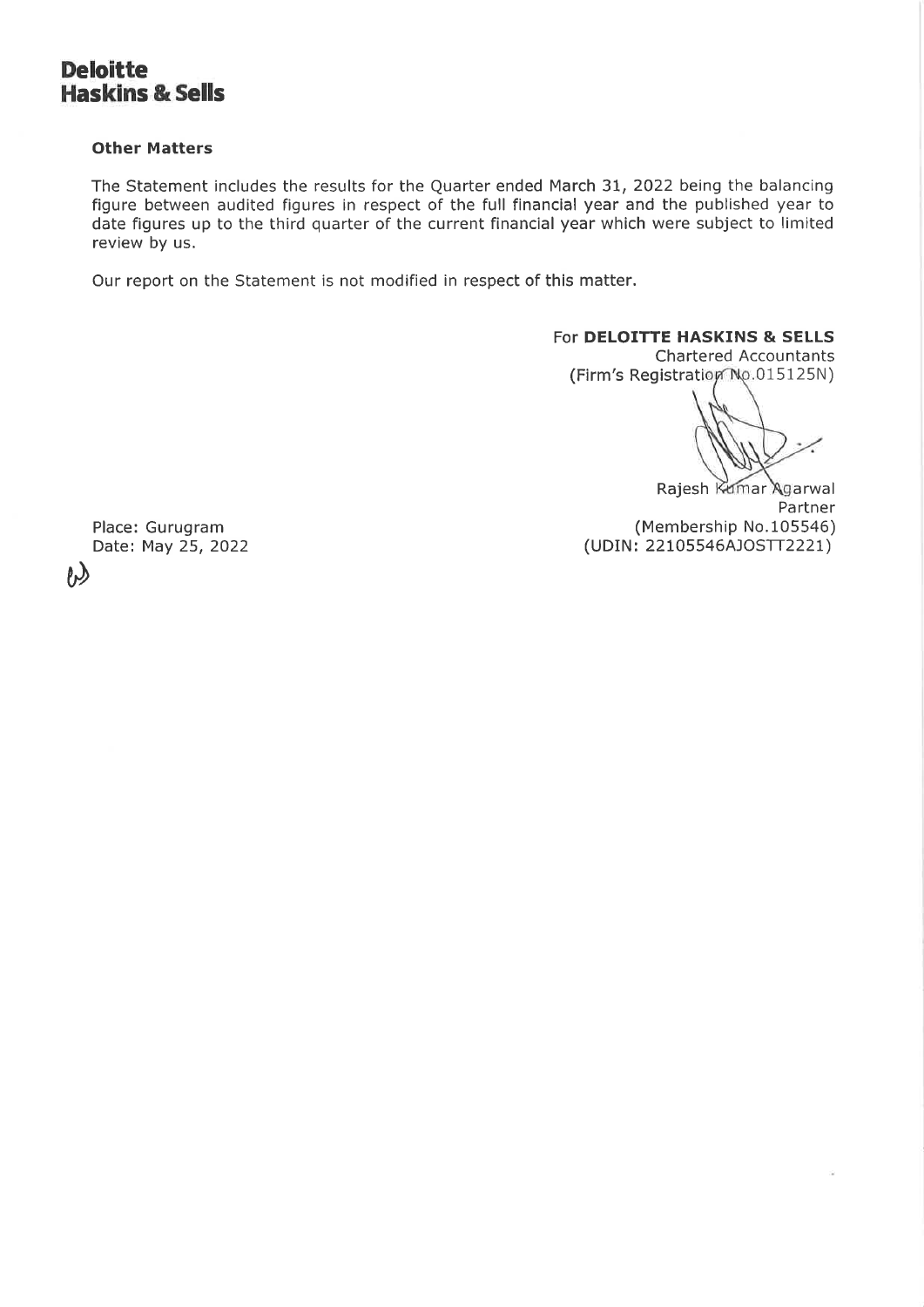

| DFM                                               | Corporate Office: 1401-1411, 14 <sup>th</sup> Floor, Logix City Center,<br>Sector-32, Noida-201301 (U.P.) |
|---------------------------------------------------|-----------------------------------------------------------------------------------------------------------|
| <b>FOODS LTD.</b>                                 | Tel.: 0120-6013232                                                                                        |
|                                                   | 25 <sup>th</sup> May, 2022                                                                                |
| <b>BSE</b> Limited                                | National Stock Exchange of India Ltd. (NSE)                                                               |
| Phiroze Jeejeebhoy Towers,<br>Dalal Street, Fort, | Exchange Plaza,<br>Bandra Kurla Complex, Bandra (E),                                                      |
| Mumbai - 400 001                                  | Mumbai - 400 051                                                                                          |
| Scrip Code: 519588                                | Symbol: DFMFOODS                                                                                          |

Dear Sir/Madam,

### Sub:\_ Declaration pursuant to Regulation 33(3)(d) of the SEBI (Listing Obligations and Disclosure Requirements) Regulations, 2015

I, Nikhil Mathur, Chief Financial Officer of DFM Foods Limited having its Registered Office at 149, 1<sup>st</sup> Floor, Kilokari, Ring Road, Ashram, New Delhi-110014 and Corporate Office situated at 1401-1411, 14<sup>th</sup> Floor, Logix City Centre, Sector-32, Noida (U.P), hereby declare that, the Statutory Auditors of the Company, M/s. Deloitte Haskins & Sells, Chartered Accountants (Regn. No. 015125N) have issued an Audit Report with unmodified opinion on the Annual Audited Financial Results of the Company for the financial year ended 31° March, 2022.

This declaration is given in compliance to Regulation 33(3)(d) of the SEBI (Listing Obligations and Disclosure Requirements) Regulations, <sup>2015</sup> as amended from time to time.

Kindly take this declaration on your records.

Yours Sincerely, For DFM Foods Limited

 $\int_{\gamma}$   $\mu$ 

(Nikhil Mathur) Chief Financial Officer

> Regd. Office: 149, 1st Floor, Kilokari, Ring Road, Ashram, New Delhi-110014 Tel.: 7290935048, E-mail: dfm@dfmfoods.com CIN: L15311DL1993PLC052624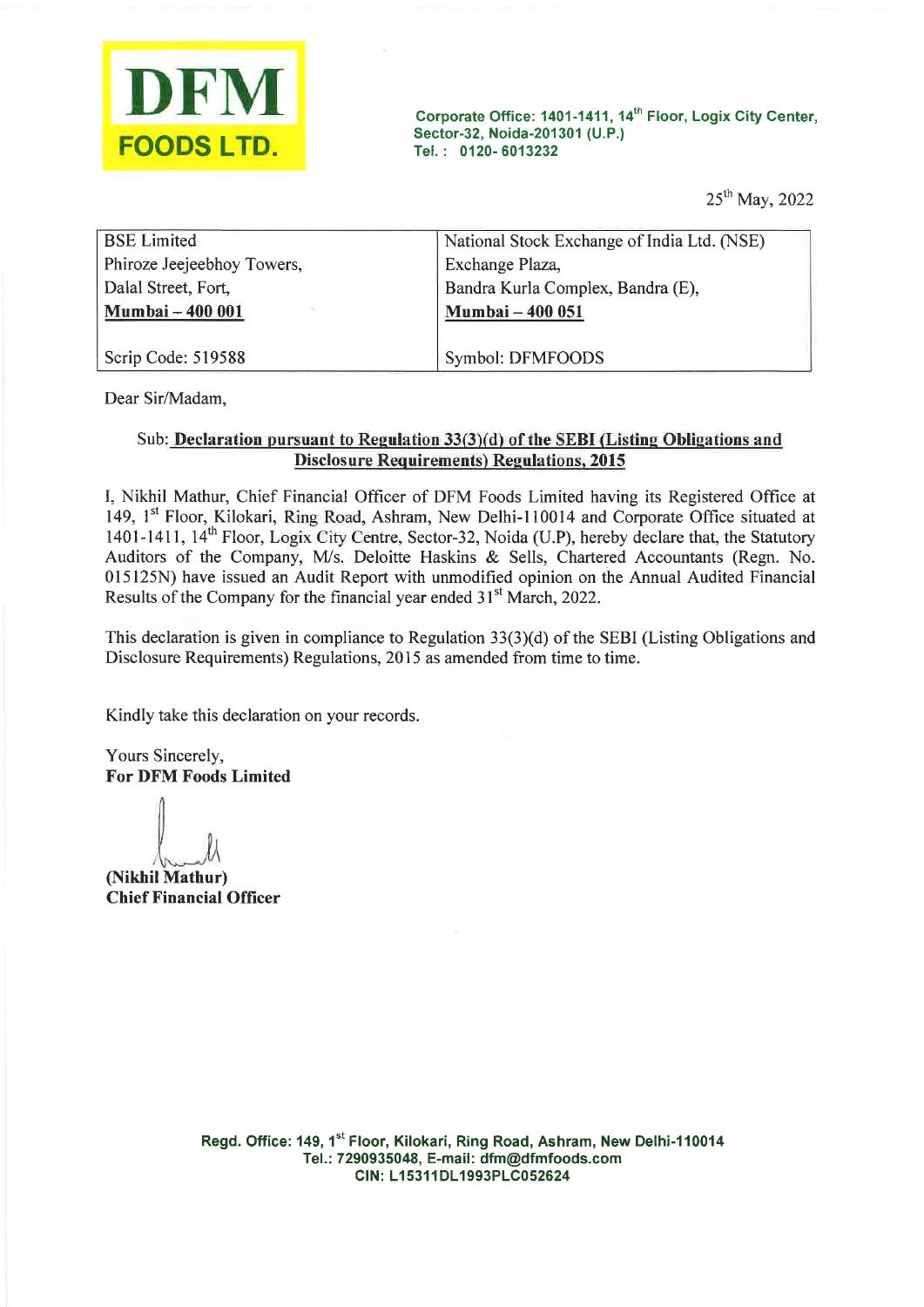

#### BRIEF PROFILE OF CHANDRASEKARAN ASSOCIATES, COMPANY SECRETARIES

M/s. Chandrasekaran Associates is a firm of practicing company secretaries, established in 1988, providing secretarial consultancy services for more than 30 years. The firm has been providing consultancy to reputed listed companies and large corporate houses in various sectors such as Information Technology, Telecom, Manufacturing, Real Estate Developers, Insurance, Fast Moving Consumer Goods, Hotel, Travel, Food, Pharma, Home Furnishers, Tobacco etc.

The firm is lead by Mr. Rupesh Agarwal, Managing Partner along with other partners and team under guidance of Dr. S Chandrasekaran, Senior Partner.

KN.

Regd. Office: 149, 1<sup>st</sup> Floor, Kilokari, Ring Road, Ashram, New Delhi-110014 Tel.: 7290935048, E-mail: dfm@dfmfoods.com CIN: L15311DL1993PLC052624